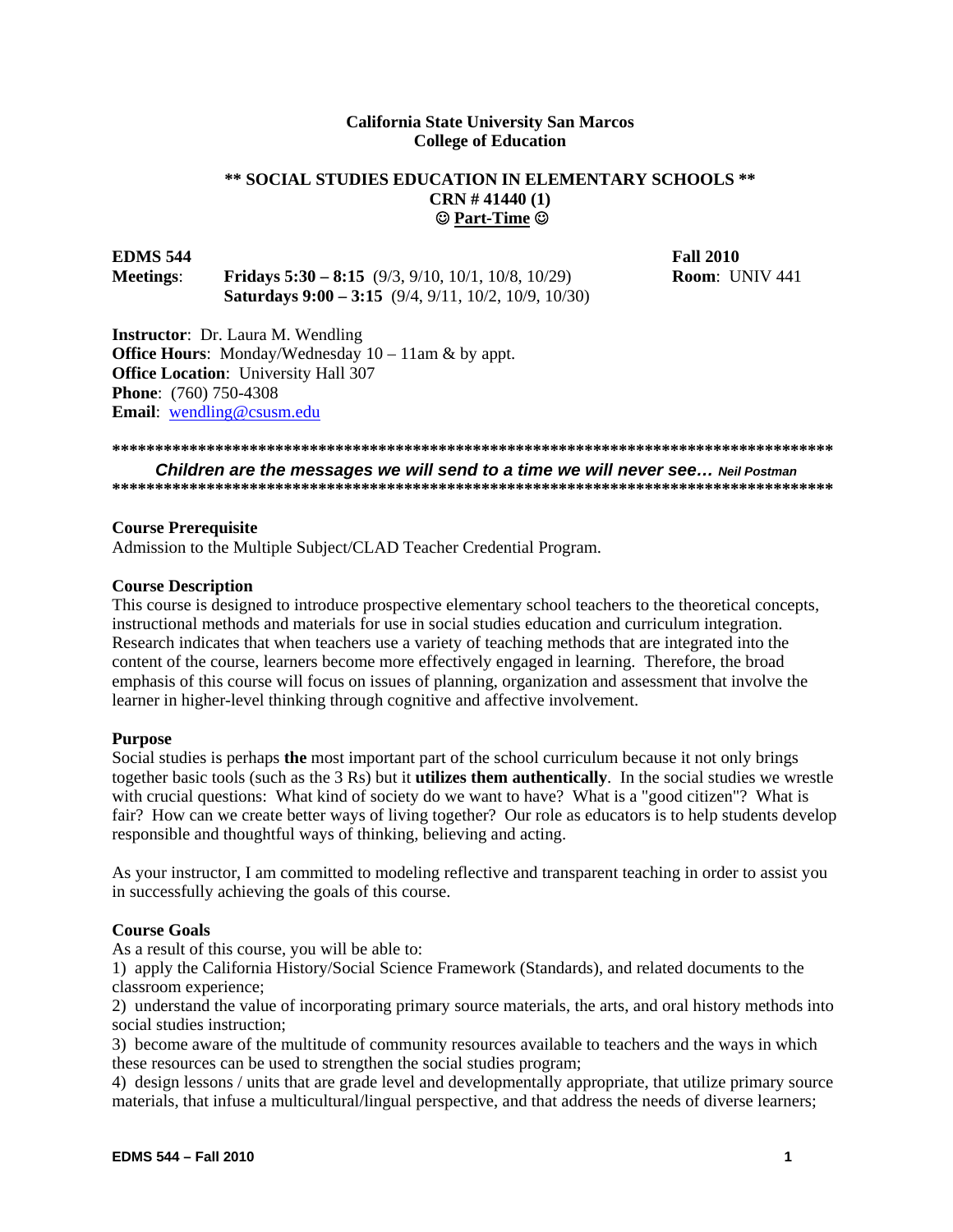5) design curricula that reflect a variety of instructional strategies and that develop children's higher-level thinking skills through active participation;

(6) more deeply appreciate the social sciences and history as a field of study.

### **Required Text**:

Lee, John. (2008). Visualizing Elementary Social Studies Methods. John Wiley & Sons, Inc. ISBN: 978-0-471-72066-9

CSDE. (2005). History-Social Science Framework (for California Public Schools K-12). Sacramento, CA. Access online at: http://www.cde.ca.gov/ci/cr/cf/documents/histsocsciframe.pdf

*Additional readings and handouts provided by the instructor will be required.* 

#### **Professionalism – Dispositions:**

Because this course is part of an accredited program that leads to professional certification, students are expected to demonstrate behavior consistent with a professional career. Lack of professionalism in any of the following areas will alter the final grade:

1. Attend all class meetings. If you miss a class session, please notify the instructor in writing (email) as soon as possible. Absences do not change assignment due dates. See the Attendance Policy – page 7 for this course.

2. Arrive on time just as you would at a school site. Late arrivals to and early departures from class will result in a drop of the final grade.

3. Prepare carefully for class. Be ready to discuss readings and assignments thoughtfully. All voices are valued in our classroom community. Please be sure we get to hear your thoughts on the topics we cover.

4. Complete assignments on time. Late assignments will receive a 20% reduction in points for each day late. Occasionally a student may be asked to revise an assignment. If so, the revised work must be submitted no later than one week after it was returned and may not be eligible for full credit. Absences do not change assignment due dates. If you are absent when an assignment is due, you may submit the work via email (except for SS in You!) so that it is not counted late. I will confirm receipt of emailed assignments.

5. Interact professionally and collaborate responsibly with your colleagues and professor. Teacher education is a professional preparation program and students will be expected to adhere to standards of dependability, academic honesty and writing achievement. In short, please do your part to promote a healthy, happy, productive social environment.

**Also, you are welcome to use a laptop computer in class. However, it is expected that you will use the technology for class related activity. Save checking emails or other personal use for time outside of class.**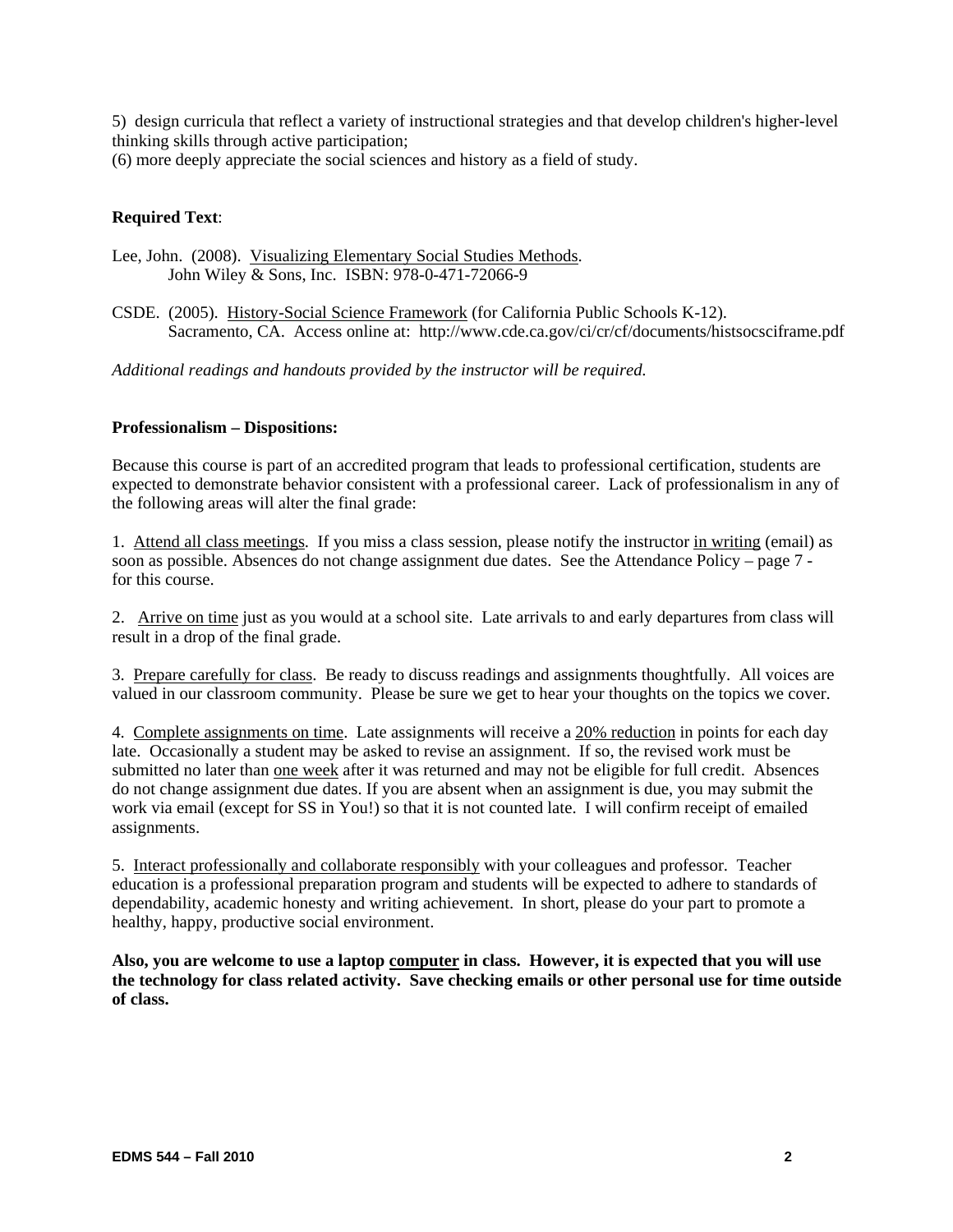# **PARTICIPATION, COLLABORATION AND PROFESSIONALISM**

Students will engage in active learning each class session, and will be expected

to actively participate, collaborate, and demonstrate professionalism at all times.

- Do you participate in class discussions productively, sharing your knowledge and understandings?
- Do you interact productively with your peers, taking on a variety of roles (leader, follower, etc.)?
- Do you contribute appropriately to group work—do you "do your share"?
- Are you able to accept others' opinions? Are you supportive of others' ideas?
- Do you support your peers during their presentations?
- Can you monitor and adjust your participation to allow for others' ideas to be heard?
- Do you show a positive attitude and disposition towards teaching all students?
- Do you exhibit professional behavior at all times and display a "can do" attitude?

| <b>Rubric for PCP: Participation, Collaboration and Professionalism</b> |                                                                                                                                                                                                                                                                                                                                                                            |                                                                                                                                                                                                                                                                                     |                                                                                                                                                                                                                                                                  |  |  |  |
|-------------------------------------------------------------------------|----------------------------------------------------------------------------------------------------------------------------------------------------------------------------------------------------------------------------------------------------------------------------------------------------------------------------------------------------------------------------|-------------------------------------------------------------------------------------------------------------------------------------------------------------------------------------------------------------------------------------------------------------------------------------|------------------------------------------------------------------------------------------------------------------------------------------------------------------------------------------------------------------------------------------------------------------|--|--|--|
|                                                                         | <b>Excellent</b>                                                                                                                                                                                                                                                                                                                                                           | Acceptable                                                                                                                                                                                                                                                                          | Unacceptable                                                                                                                                                                                                                                                     |  |  |  |
| <b>Attitude</b>                                                         | Always displays a positive<br>attitude. May offer<br>constructive criticism and<br>include alternatives that<br>show initiative.                                                                                                                                                                                                                                           | Displays a positive attitude.<br>May offer constructive<br>criticism and include<br>alternatives that show<br>initiative.                                                                                                                                                           | Seldom has a positive<br>attitude. Often is critical.<br>Does not offer alternative<br>solutions to criticism.                                                                                                                                                   |  |  |  |
| <b>Participation</b><br>Professionalism                                 | Attends every class, always<br>on time and well prepared,<br>and never leaves early.<br>Gives closest attention to<br>class activities and speakers.<br>Consistently behaves, talks                                                                                                                                                                                        | Attends every class, on time<br>and prepared, and never<br>leaves early. Gives most<br>attention to class activities<br>and speakers.<br>Most of the time, behaves,                                                                                                                 | Is not always ready when<br>class time begins. Doesn't<br>give full attention in class;<br>sometimes talks when others<br>are speaking.<br>Seldom behaves, talks, and                                                                                            |  |  |  |
|                                                                         | and works in a professional<br>manner, regardless of<br>task/topic.                                                                                                                                                                                                                                                                                                        | talks and works in a<br>professional manner,<br>regardless of task/topic.                                                                                                                                                                                                           | works in a professional<br>manner, regardless of<br>task/topic.                                                                                                                                                                                                  |  |  |  |
| Collaboration                                                           | Consistently listens to,<br>shares with, and supports<br>the efforts of others. Tries<br>to keep people working well<br>together.                                                                                                                                                                                                                                          | Most of the time listens to,<br>shares with, and supports<br>the efforts of others, but<br>sometimes is not a good<br>team member.                                                                                                                                                  | Rarely listens to, shares<br>with, and supports the<br>efforts of others. Is not<br>always a good team player.                                                                                                                                                   |  |  |  |
| Contributions                                                           | Consistently provides useful<br>ideas; always stays focused<br>on the task. Exhibits a lot of<br>effort and valuable<br>contributions.                                                                                                                                                                                                                                     | Most of the time provides<br>useful ideas and stays<br>focused. A satisfactory<br>group member who does<br>what is required.                                                                                                                                                        | Rarely provides useful<br>ideas; not always focused.<br>Reluctant to participate.<br>Lets others take charge.                                                                                                                                                    |  |  |  |
| <b>Disposition toward</b><br>teaching                                   | Consistently demonstrates<br>concern in learning to teach<br>all children. Always<br>demonstrates strong<br>commitment toward<br>developing (a) an<br>understanding of children,<br>(b) teaching strategies, and<br>(c) knowledge of the CA<br>Standards for the Teaching<br>Profession (CSTP), Teacher<br>Performance Expectations<br>(TPE), and CA Content<br>Standards. | Most of the time<br>demonstrates concern in<br>learning to teach all<br>children. Often<br>demonstrates commitment<br>toward developing (a) an<br>understanding of children,<br>(b) teaching strategies, and<br>(c) knowledge of the<br>CSTP's, TPE's, and CA<br>Content Standards. | Rarely shows concern in<br>learning to teach all<br>children. Rarely<br>demonstrates commitment<br>toward developing (a) an<br>understanding of children,<br>(b) teaching strategies, and<br>(c) knowledge of the<br>CSTP's, TPE's, and CA<br>Content Standards. |  |  |  |
| <b>Leadership</b>                                                       | Shows strength through<br>leadership in class activities;<br>other students respect you as<br>a leader.                                                                                                                                                                                                                                                                    | Effectively participates and<br>contributes, but rarely shows<br>leadership qualities.                                                                                                                                                                                              | Does not show leadership in<br>any area of class.                                                                                                                                                                                                                |  |  |  |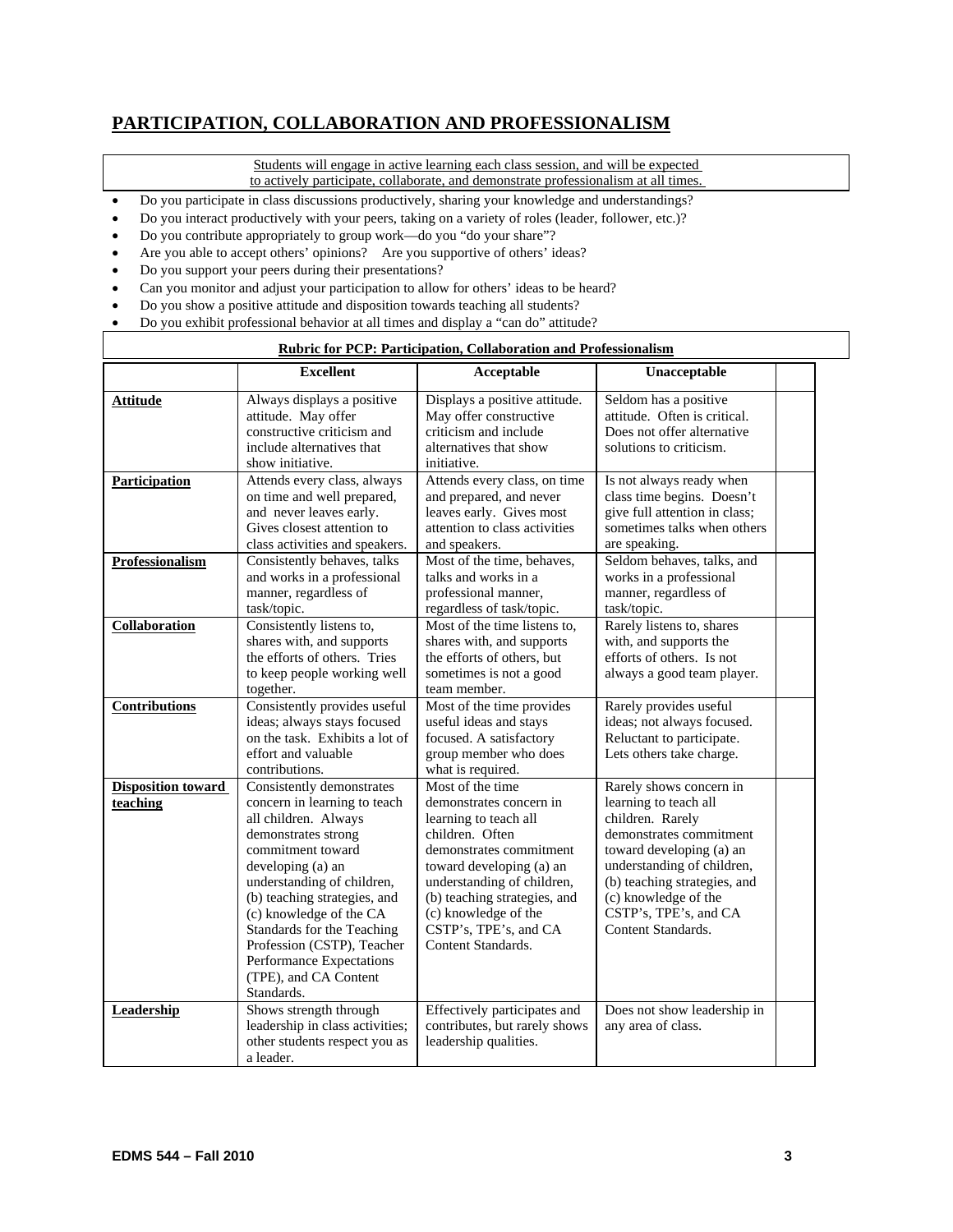## **STUDENT LEARNING OUTCOMES**

#### Teacher Performance Expectation (TPE) Competencies

The course objectives, assignments, and assessments have been aligned with the CTC standards for the Multiple Subject Credential. This course is designed to help teachers seeking a California teaching credential to develop the skills, knowledge, and attitudes necessary to assist schools and district in implementing effective programs for all students. The successful candidate will be able to merge theory and practice in order to realize a comprehensive and extensive educational program for all students.

# **California Teacher Performance Assessment (CalTPA)**

Beginning July 1, 2008 all California credential candidates must successfully complete a state-approved system of teacher performance assessment (TPA), to be embedded in the credential program of preparation. At CSUSM this assessment system is called the CalTPA or the TPA for short.

To assist your successful completion of the TPA a series of informational seminars are offered over the course of the program. TPA related questions and logistical concerns are to be addressed during the seminars. Your attendance to TPA seminars will greatly contribute to your success on the assessment.

Additionally, COE classes use common pedagogical language, lesson plans (lesson designs), and unit plans (unit designs) in order to support and ensure your success on the TPA and more importantly in your credential program.

 http://www.csusm.edu/coe/CalTPA/ProgramMaterialsTPA.html The CalTPA Candidate Handbook, TPA seminar schedule, and other TPA support materials can be found on the COE website provided at the website provided: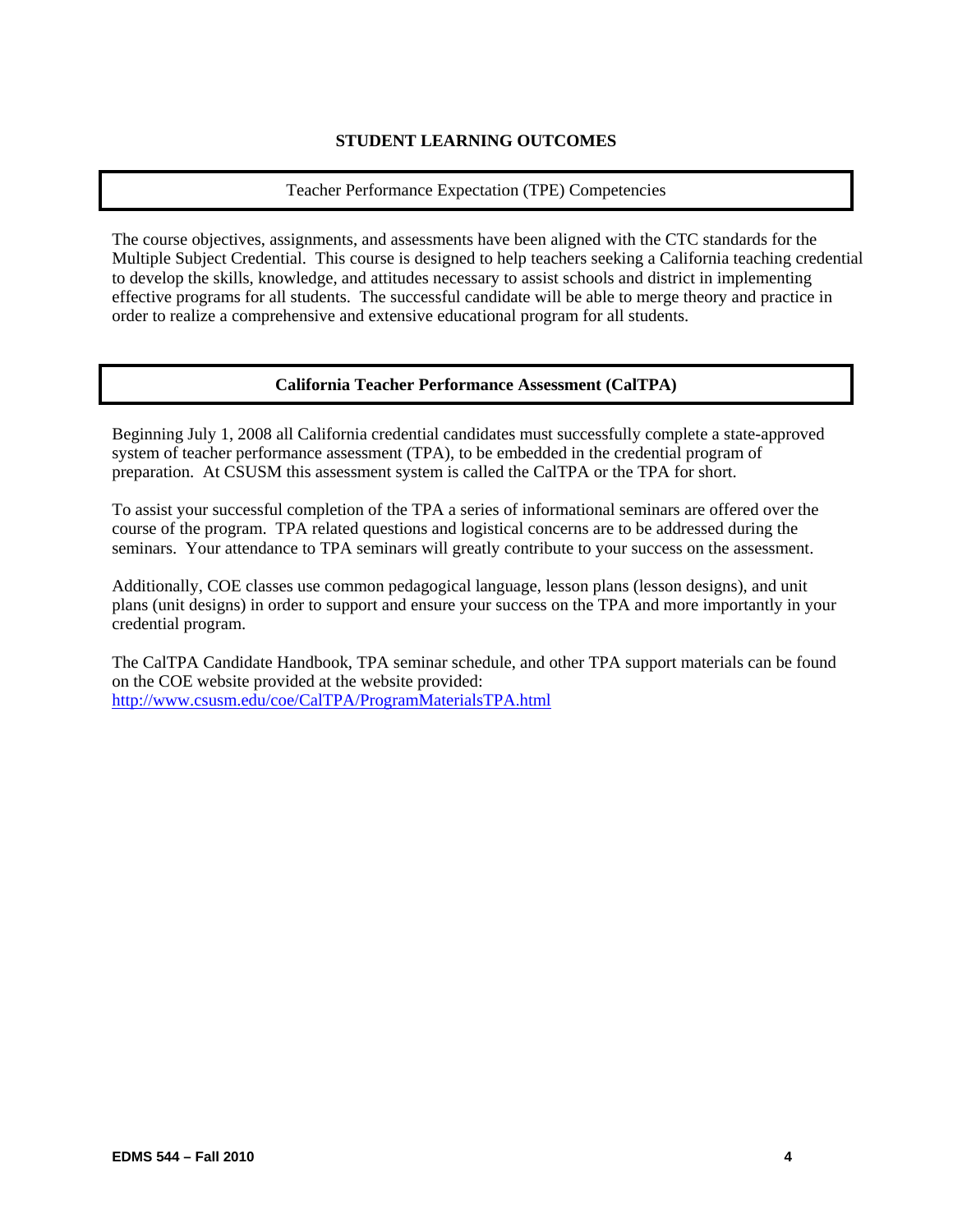# **ASSIGNMENTS**

#### *The Anticipated Schedule and detailed instructions for some course assignments will be handed out in class.*

#### *Reading Response Journals 15 points*

The assigned readings provide an important foundation for your increasing understanding of how to effectively teach social studies. To aid you in remembering the readings, and assist you with meaningful class participation, you are asked to respond to each reading assignment by coming to class with a typed one page response. Response journals will be collected at each class session and will only receive full points if completed by the date indicated in the schedule. Please structure each entry with:

- (1) your name and nicknumber,
- (2) reading identification (Chapter 8, for example),
- (3) key points from the reading, include page # (bulleted list, single-spaced, 12-font),
- (4) a paragraph following that connects the reading to your perspectives/experience (double-spaced),
- (5) one question that the reading prompts you to ask.

#### *Finding the Social Studies in You!* **1** bonus point!

Have you ever tried to explain who you are through six social studies disciplines? For this (required) assignment you will introduce yourself to our class by creating a self model that physically illustrates aspects of you through the social studies disciplines. You may use photographs, drawings, cut-outs, objects, your imagination, etc. This activity models a way to verbally and visually engage your students - and will demonstrate your understanding of the disciplines. Aim to present for 4-5 minutes.

# **The following three assignments will link together to support a social studies unit plan centered on a Big Idea for your selected grade level (K-6)…**

#### *Literature Connection – Lesson Design… a partner assignment 20 points*

A wealth of children's literature exists that strongly supports the state standards for teaching social studies. For this assignment you and your partner/s will select *one book* appropriate for the grade level unit you are developing. You will then dramatically present your book and explain how it can be used to advance children's thinking about key social studies concepts. You will create a handout for your colleagues and design a lesson that incorporates your book. (more details to come)

#### *Community Resource / Field Trip Project… a partner assignment 20 points*

In this assignment you and your Literature Connection partner/s will explore and share information about a field trip site in San Diego County. By designing a variety of pre, during, and post-trip teaching activities, as well as higher level thinking questions, you will be able to plan an educational (rather than purely recreational) field trip. (more details to come)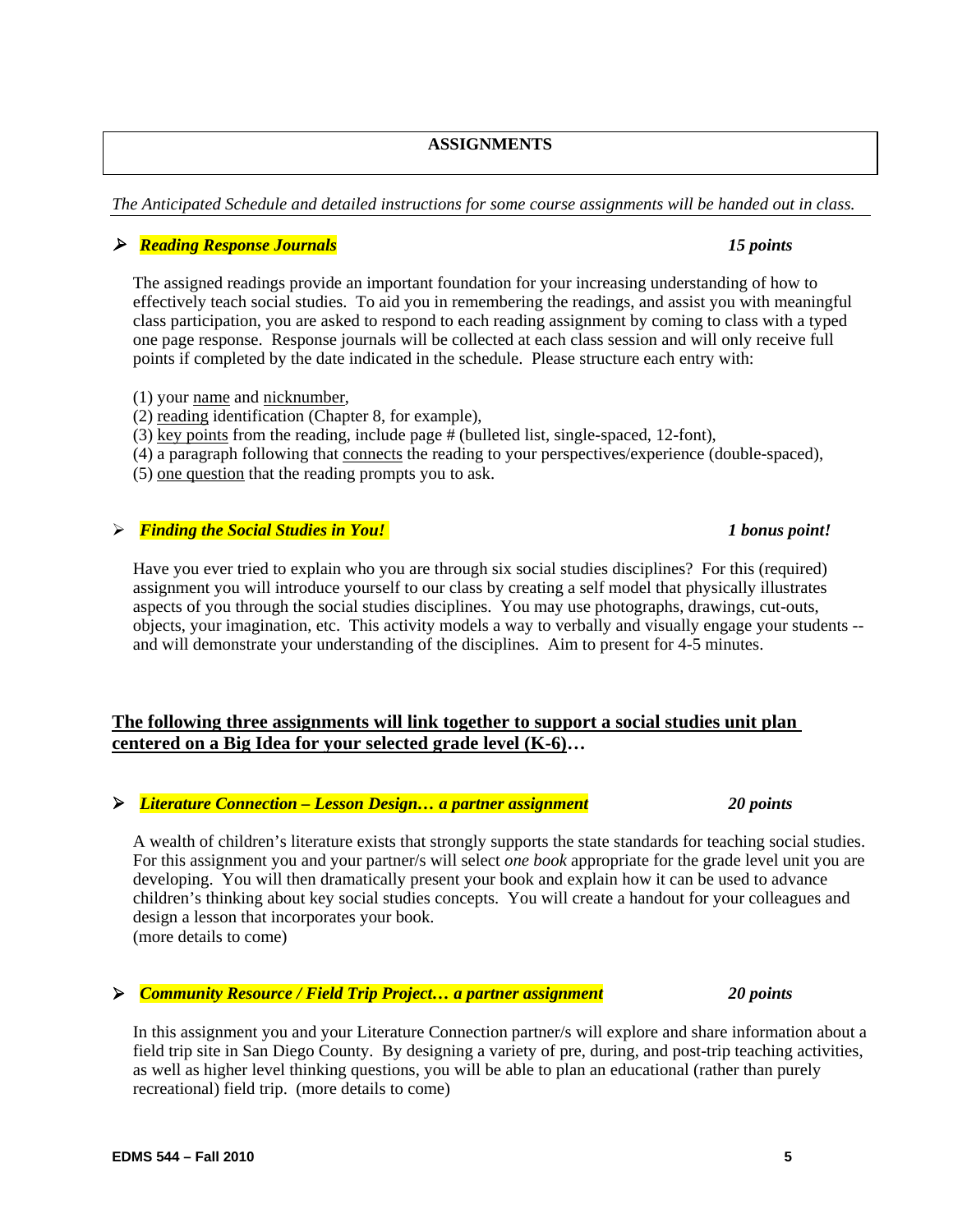#### **EDMS 544 – Fall 2010 6**

#### *Oral History Project … an individual assignment 20 points*

Collecting oral histories is an exciting way to help children understand that "history" is found all around us and is being continually created. In this project, you will conduct an oral history interview of a person about a topic that relates to your social studies unit.

To support your interview, you will bring to class on the designated day a primary source object (artifact, document, photographs, etc.) of significance to the person/topic of the interview. We will then create a "classroom museum". (more details to come).

#### *Mock Interview 10 points*

Imagine you are at a job interview and were just asked: "How will you teach social studies in your classroom?" Knowing how to teach and structure learning in social studies, and then being able to express your understanding, can be two different abilities. In order to help you eloquently articulate the knowledge you gained through this course (and thereby increase your chances of getting hired!), as well as enhance your educational philosophy statement, you will participate in a mock interview.

| <b>ASSIGNMENT</b>                     | <b>POINTS</b> |
|---------------------------------------|---------------|
| Professionalism                       | 15            |
| <b>Reading Responses</b>              | 15            |
| Social Studies in You!                | 1 bonus point |
| Literature Connection - Lesson Design | 20            |
| Community Field Trip                  | 20            |
| Oral History Project                  | 20            |
| Mock Interview                        | 10            |
|                                       |               |
| <b>TOTAL:</b>                         | 100 points    |

# **Grading Scale:**

Grades will be determined by the total number of points earned (100 points possible):

|  | $A = 93-100$ B+ = 87-89 B- = 80-82 C = 73-76 D = 60-69 |  |
|--|--------------------------------------------------------|--|
|  | $A = 90-92$ B = 83-86 C + = 77-79 C - = 70-72 F = 0-59 |  |

Remember! You must maintain a B average (3.0 GPA) in your teacher education courses to receive a teaching credential from the State of California.

#### **Exemplary "A" Students (you!)**

1. Demonstrate serious commitment to their learning, making full use of the learning opportunities available and searching out the implications of their learning for future use.

2. Complete all assignments thoroughly, thoughtfully and timely.

3. Make insightful connections between assignments and their developing overall understanding of social studies concepts; continually question and examine assumptions in a genuine spirit of inquiry.

4. Show high level achievement of course goals.

5. Display a "can do" attitude, give 100%, and work to help others learn too.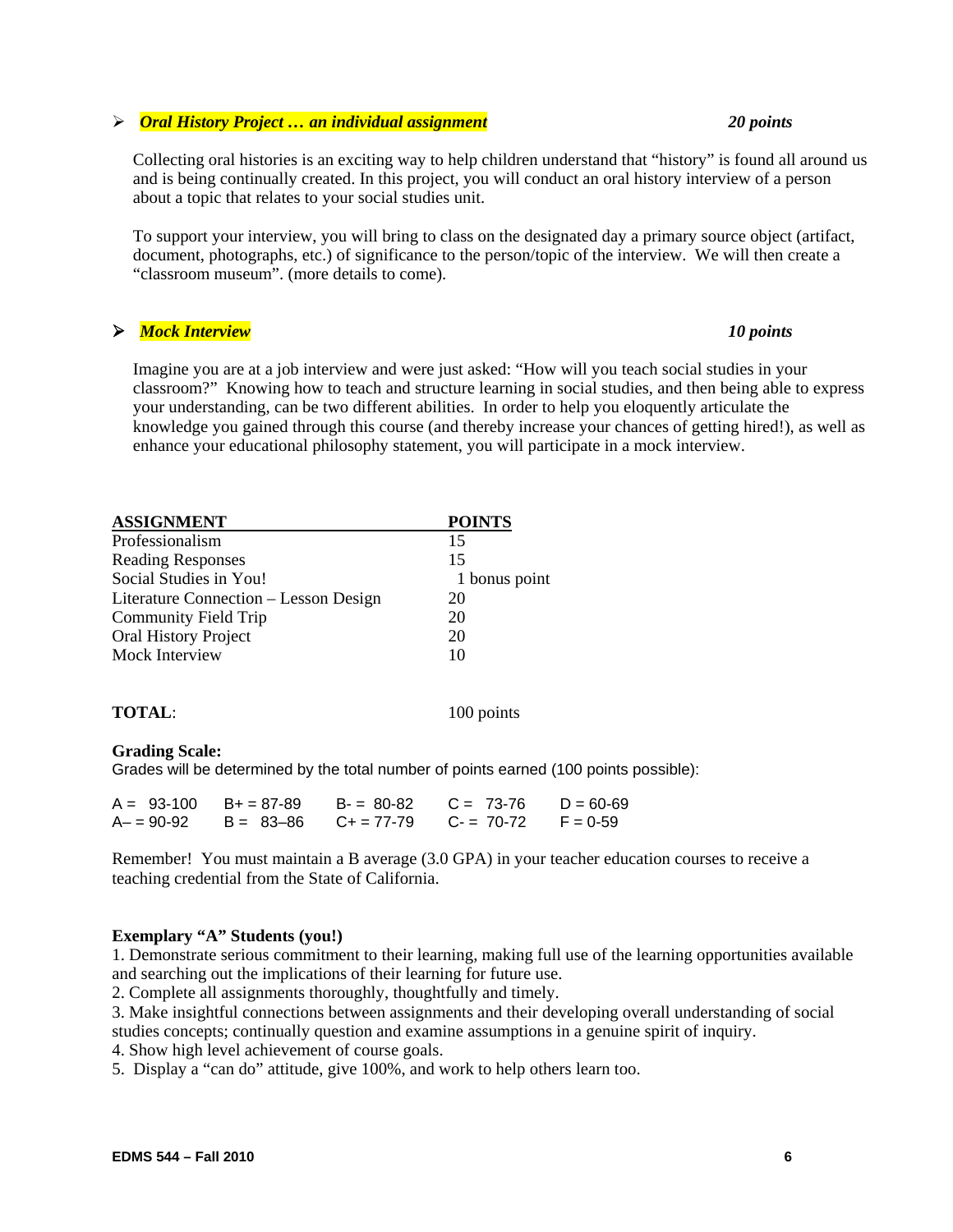### California State University San Marcos COLLEGE OF EDUCATION

### **Mission Statement**

The mission of the College of Education Community is to collaboratively transform public education by preparing thoughtful educators and advancing professional practices. We are committed to diversity, educational equity, and social justice, exemplified through reflective teaching, life-long learning, innovative research, and ongoing service. Our practices demonstrate a commitment to student centered education, diversity, collaboration, professionalism, and shared governance. *(Adopted 11/1997)* 

### **Attendance Policy**

Due to the dynamic and interactive nature of courses in the College of Education, all students are expected to attend **all** classes and participate actively. At a minimum, students must attend more than 80% of class time, or s/he **may not receive a passing grade** for the course at the discretion of the instructor. Individual instructors may adopt more stringent attendance requirements. Should the student have extenuating circumstances, s/he should contact the instructor as soon as possible. *(Approved: 12/19/97)* 

**For this class, each missed class session (Friday evening, Saturday morning, or Saturday afternoon) will lower your final grade by 2 levels (e.g. A to B+). Students will be offered a make up assignment that can be used to remove one session absence, if successfully completed.** 

If you are absent more than two class sessions you may not successfully pass this class.

# **University Writing Requirement**

A writing requirement of 2500 words is required in all CSUSM courses. You will achieve a significant writing experience in EDMS 544 through the following assignments: weekly reading journal responses, literature connection, field trip project, oral history project, and various in-class writing prompts as well as the narratives your write for your electronic portfolio.

# **Students with Disabilities Requiring Reasonable Accommodations**

Students must be approved for services by providing appropriate and recent documentation to the Office of Disabled Student Services (DSS) in Craven Hall 5205 and can be contacted by phone at (760) 750- 4905 or TTY (760) 750-4909. Eligible students may contact the instructor during office hours or in a more private setting in order to ensure confidentiality.

# **Authorization to Teach English Learners**

This credential program has been specifically designed to prepare teachers for the diversity of languages often encountered in California public school classrooms. The authorization to teach English learners is met through the infusion of content and experiences within the credential program, as well as additional coursework. Students successfully completing this program receive a credential with authorization to teach English learners. *(Approved by CCTC in SB 2042 Program Standards, August 02* 

# **CSUSM Academic Honesty Policy**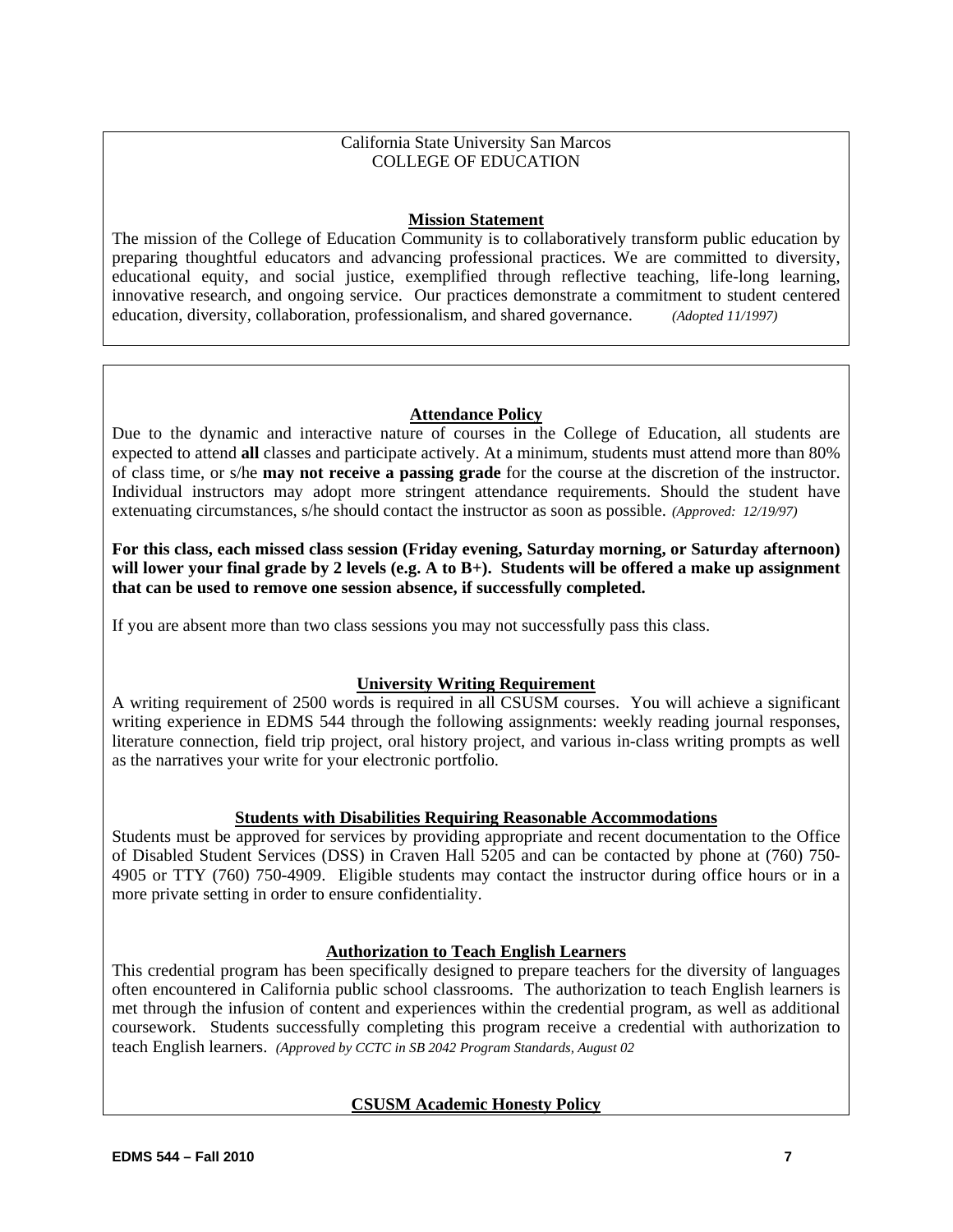"Students will be expected to adhere to standards of academic honesty and integrity, as outlined in the Student academic Honesty Policy. All written work and oral assignments much be original work. All ideas/materials that are borrowed from other sources much have appropriate references to the original sources. Any quoted material should give credit to the source and be punctuated with quotation marks.

Students are responsible for honest completion of their work including examinations. There will be no tolerance for infractions. If you believe there has been an infraction by someone in the class, please bring it to the instructor's attention. The instructor reserves the right to discipline any student for academic dishonesty in accordance with the general rules and regulations of the university. Disciplinary action may include the lowering of grades and/or the assignment of a failing grade for an exam, assignment, or the class as a whole."

Incidents of Academic Dishonesty will be reported to the Dean of Students. Sanctions at the University level may include suspension or expulsion from the University.

#### **Plagiarism**

As an educator, it is expected that each student will do his/her own work, and contribute equally to group projects and processes. Plagiarism or cheating is unacceptable under any circumstances. If you are in doubt about whether your work is paraphrased or plagiarized see the Plagiarism Prevention for Students website http://library.csusm.edu/plagiarism/index.html. If there are questions about academic honesty, please consult the University catalog.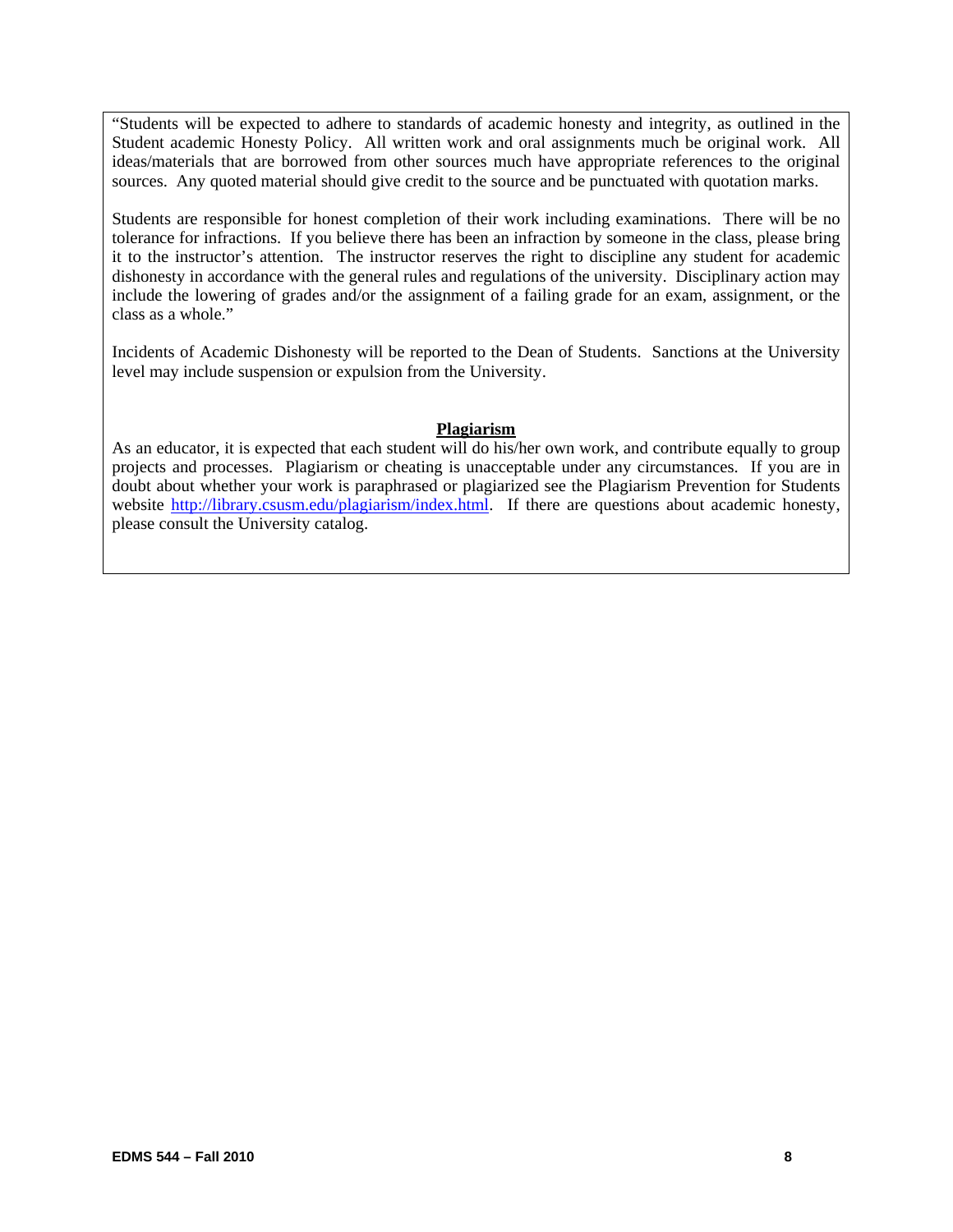# EDMS 544 – LITERATURE CONNECTION

# -- a partner assignment --

Your Literature Connection will serve as one of three sections comprising your social studies unit. For this assignment, you will select a single (fiction or nonfiction) book that addresses the themes, and history/social science standards, that match the same Big Idea for your field trip location and oral history interview. It can be literature that you read to students or that students read by themselves.

When introducing a unit you should think about ways to invite your students into the topic. Many times, a book is a good way to do that. You may want to consult the SCORE website, NCSS Notable Children's Tradebooks (www.social studies.org/notable), or a school librarian for suggestions. **This assignment will include three parts… (1) a "dramatic" presentation, (2) a handout for classmates, (3) a written "content area literacy" lesson plan demonstrating how you will incorporate the book into your instruction.** 

#### **REQUIREMENTS**

**(1)** A **20 MINUTE "DRAMATIC/INTERACTIVE" PRESENTATION** "selling" us on why your book is great to use with students. Be sure to consider the following when organizing your presentation:

- $\triangleright$  After reading your book carefully, identify several key themes and select one or two to focus on during your presentation. You can present a mini version of your lesson design, present one of the teaching ideas listed on your handout, or develop some other creative presentation.
- $\triangleright$  You will want to tell enough about the event or character to involve your audience but leave them curious to read the book themselves – so you might not want to give away the ending!
- $\triangleright$  Clearly connect the themes you discuss to social studies content and your unit standards.
- **Include audience involvement and several creative elements, (visual aids, dress-up, edibles) to capture everyone's attention**. The use of Power Point is encouraged to display images and text, or add music. Remember--active learning is best!
- Practice your presentation several times aloud to yourself (or other family, friends, dogs, cats...) in advance to check for timing and smoothness of presentation.
- **Be sure you and your partner/s each contribute equally and actively in the presentation.**
- $\triangleright$  Although you may choose to write out the basics of your presentation, do not read it. Make eye contact with your audience, and change your vocal inflections. If it fits the book, ham it up.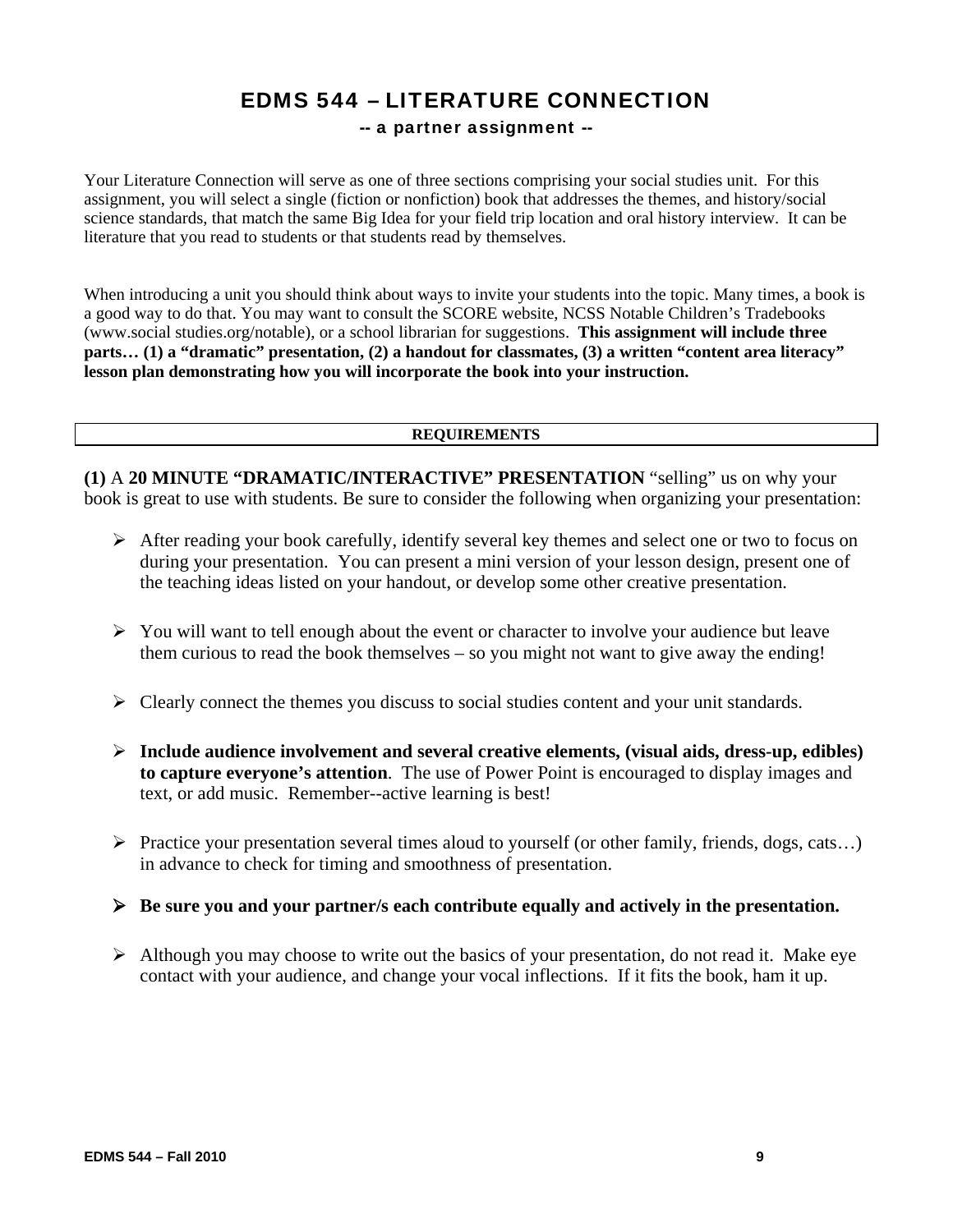**(2)** A **HANDOUT** with key information about your book. This will be emailed to your instructor and your cohort before your presentation, **OR** make enough typed copies of the handout for everyone in our class and distribute on the day of your presentation.

Please use the following format to give us key information about your book. The goal is for everyone to come away with lots of ideas for ways to use social studies literature with students. (*see model – last page*)

# **Your Names and Nick #s**

# **Book Title**

# **Author / Publisher / ISBN# / Date of publication**

**History-Social Science Standard(s) this book supports** 

**Appropriate grade level(s)** 

**Identify fiction or non-fiction** 

**Big Idea / Key Questions** 

# **Full paragraph summarizing book**

# **Brief descriptions of related teaching ideas**

**(3)** A **LESSON DESIGN** for using the book within your unit. One joint copy of the lesson design will be turned in to the instructor along with the partner evaluation page. The lesson design format will be distributed separately.